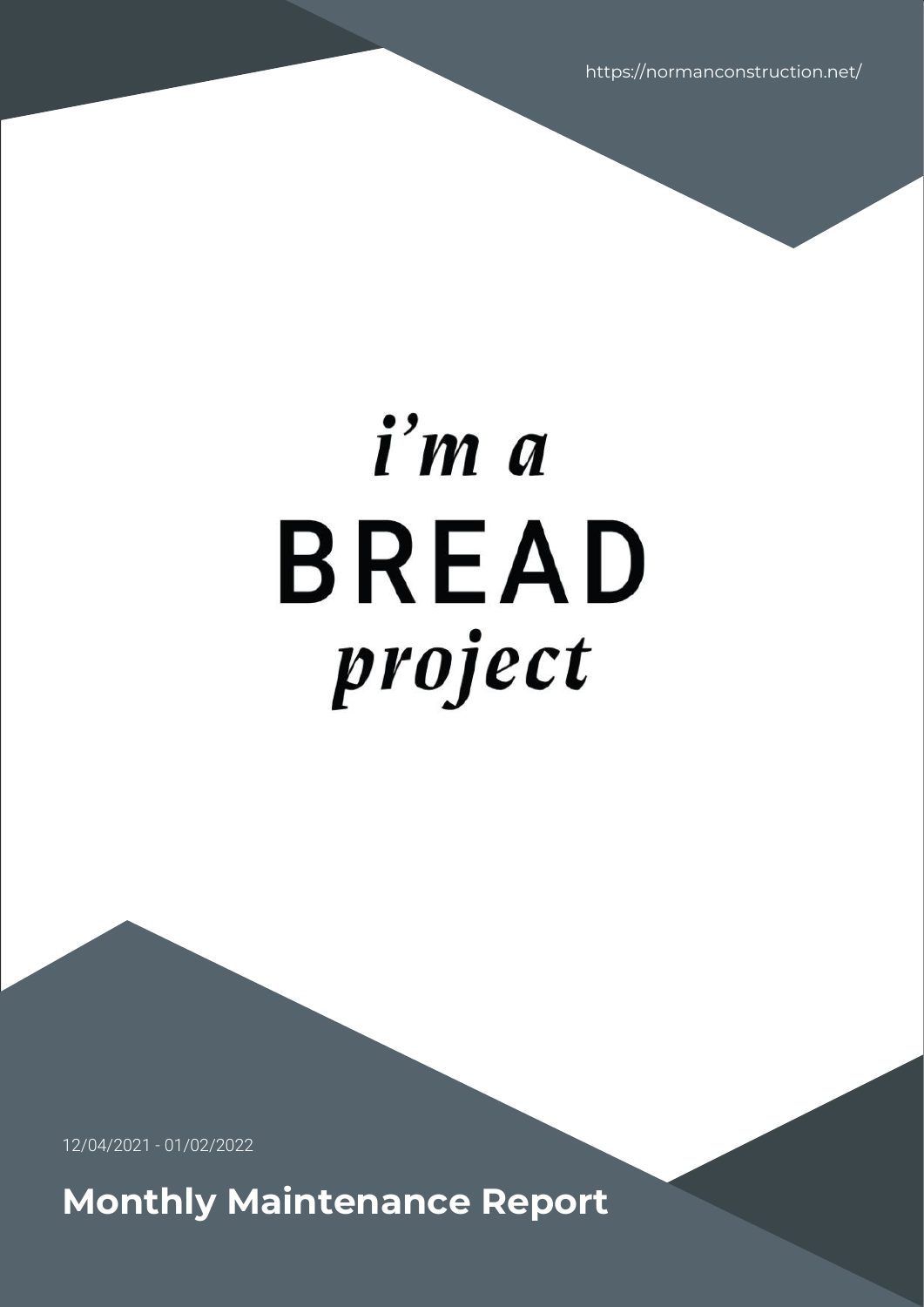# **BREAD**

At BREAD, we protect and maintain your website so that you and your business can win. As a business owner, you have too much on your plate to waste time concerned with whether-or-not your site is functioning properly. Time is precious and our maintenance can give you the peace of mind you need to focus on your business.

The following maintenance report contains the data from key categories relevant to website operation and performance. With your current PLUS Package subscription, we provide several services in order to maintain stability within your website performance. Within this report, you'll find simplified information about your website's updates, security, history, performance, and analytics that can help you discern where you are and drive your future growth.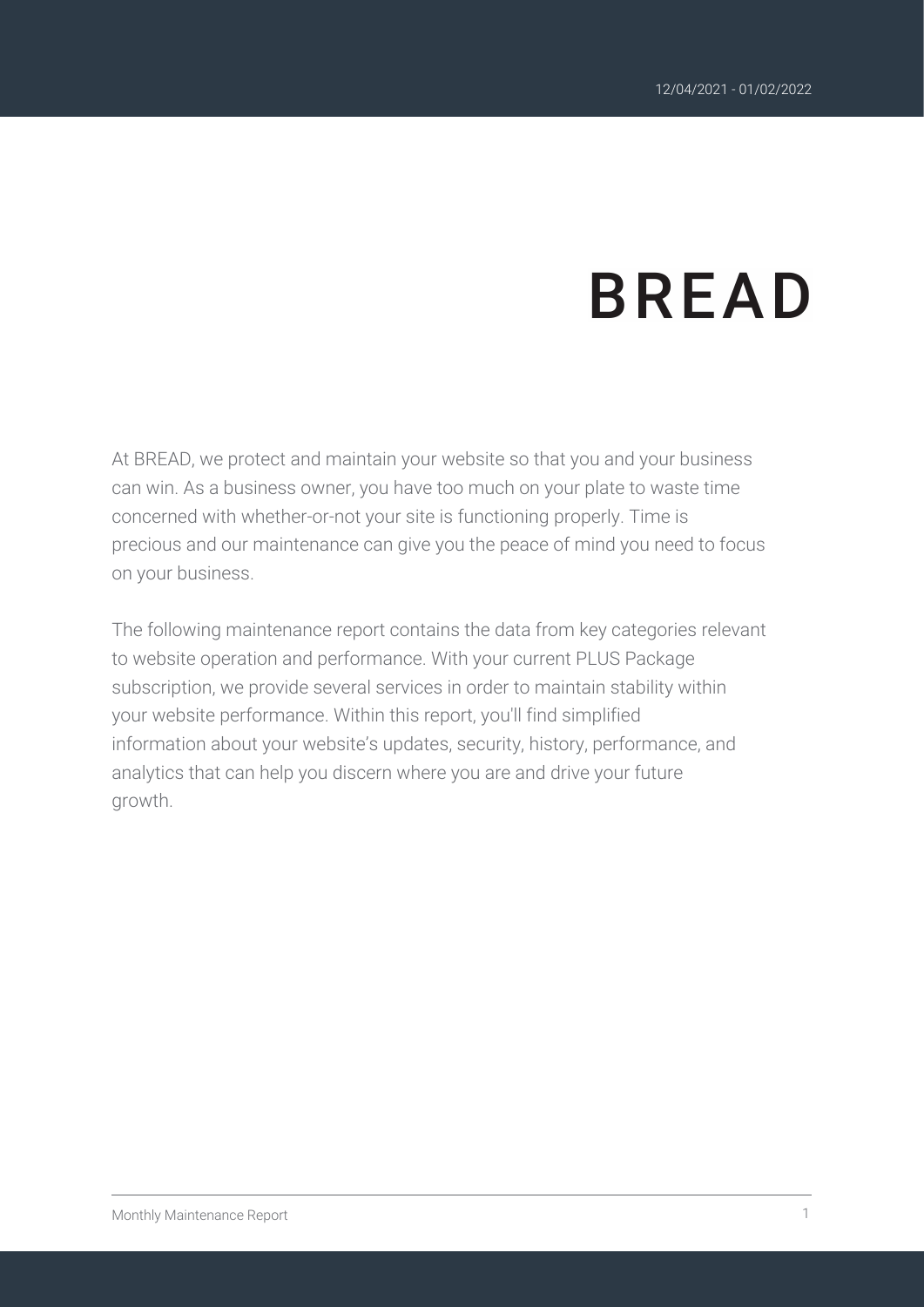## **OVERVIEW**



Website: https://normanconstruction.net/ IP Address: 172.67.212.111 WordPress Version: 5.8.2



#### **BACKUPS**

Backups created: 90; Latest one on: 01/02/2022 20:36



#### **UPDATES**

Updates performed: 2



#### **UPTIME**

Overall uptime: 100.000%



#### **ANALYTICS**

Pageviews: 635; Site sessions: 274



#### **SECURITY**

Your website is safe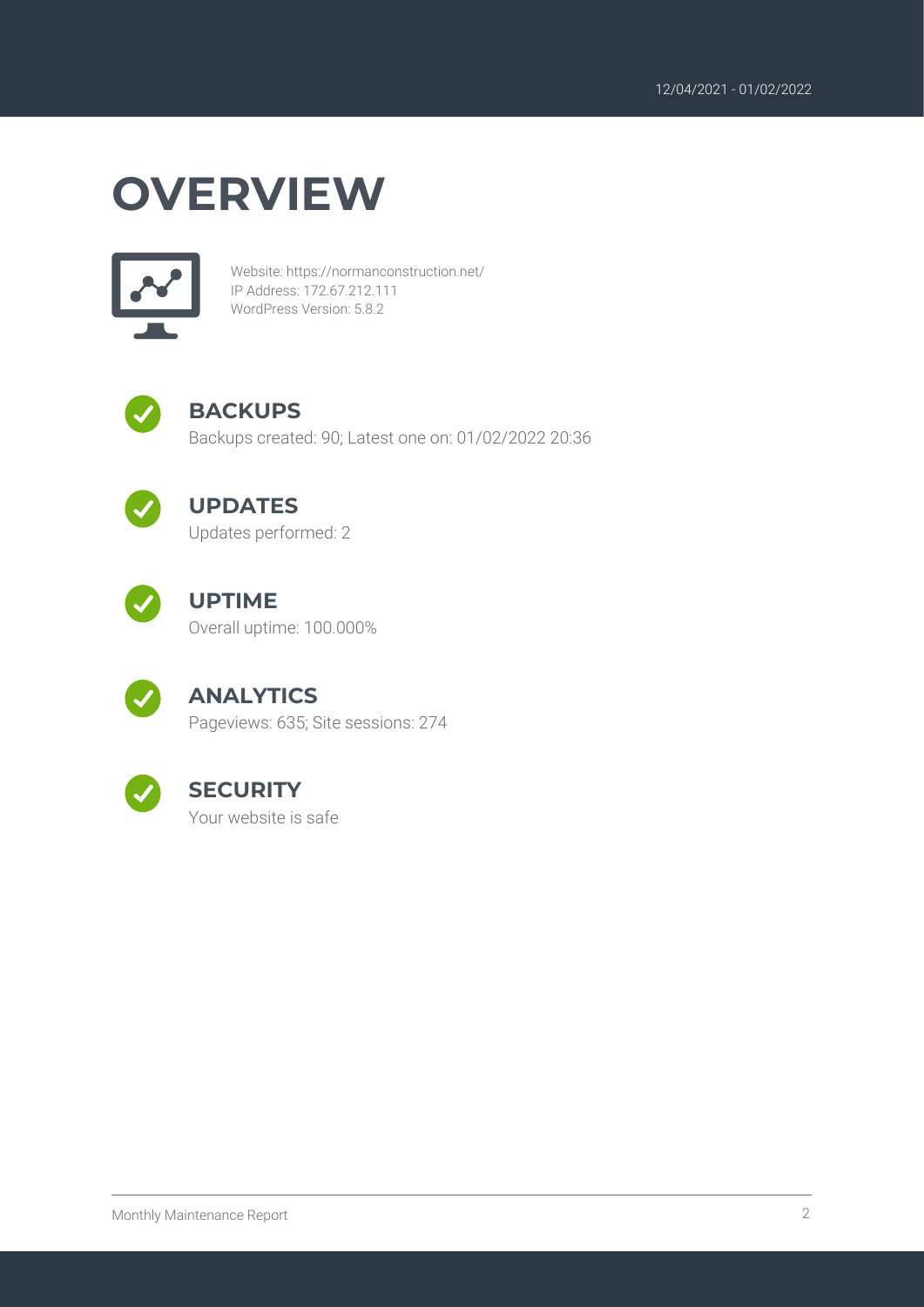

*12/04/2021 to 01/02/2022*

Backups created: **30** Total backups available: **90**

#### LATEST BACKUPS



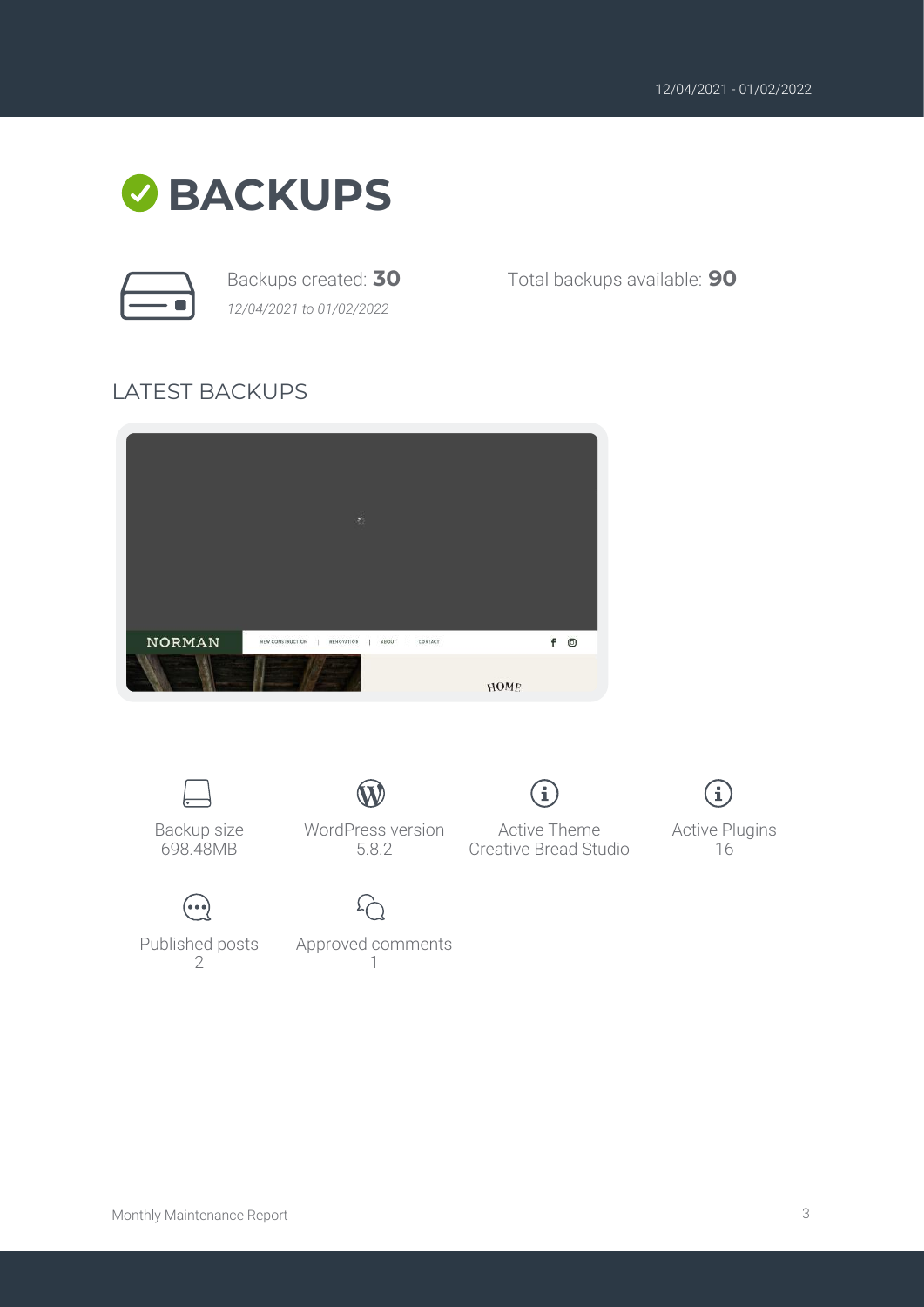### **UPDATES**



Total updates performed: **2** *12/04/2021 to 01/02/2022*

#### OVERVIEW

Plugin updates

**2**

#### UPDATES HISTORY

| Plugin name       | <b>Plugin version</b>       |  | Date       |
|-------------------|-----------------------------|--|------------|
| ManageWP - Worker | $4.9.12 \rightarrow 4.9.13$ |  | 12/27/2021 |
| ManageWP - Worker | $4.9.10 \rightarrow 4.9.12$ |  | 12/23/2021 |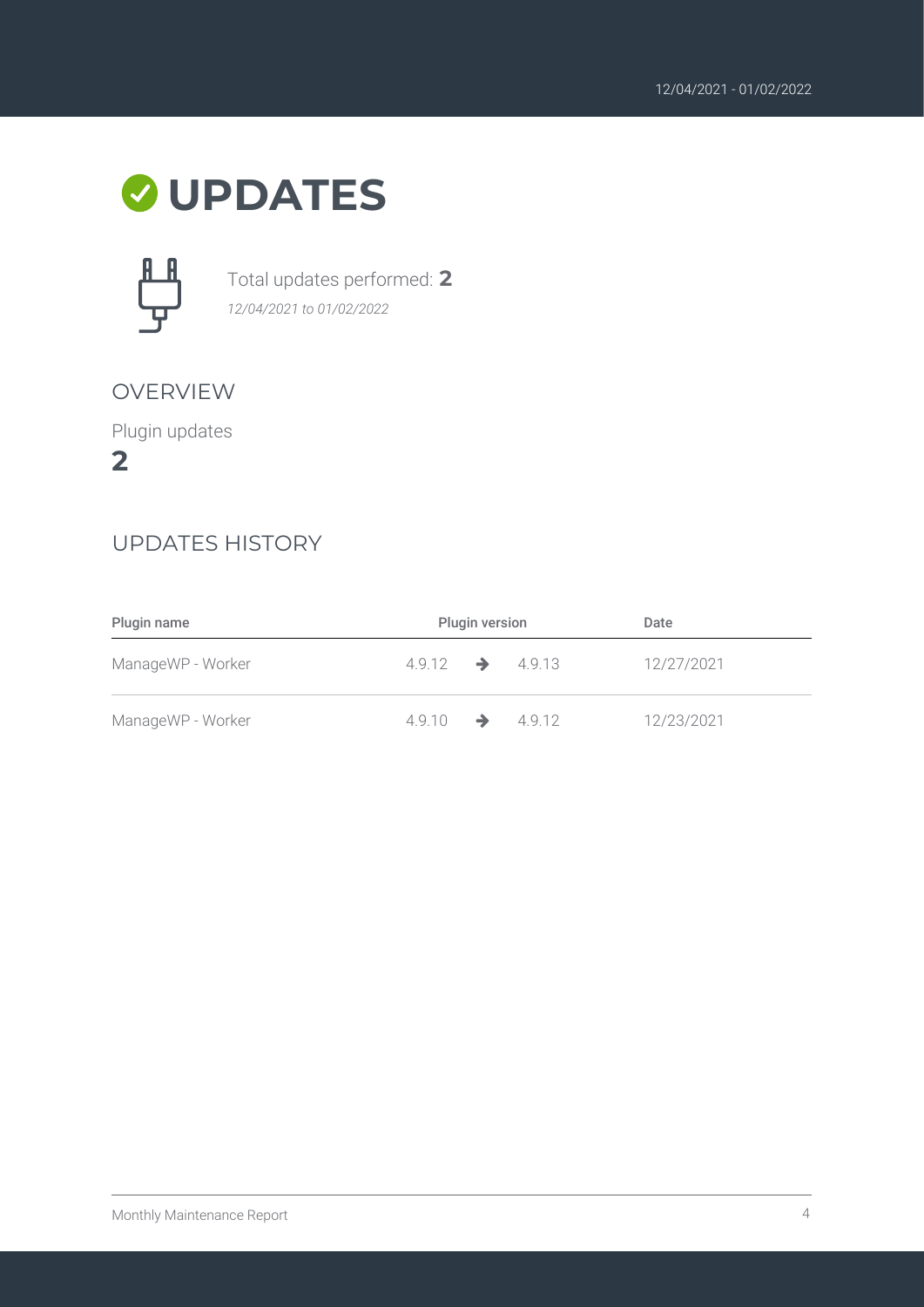## **UPTIME**



Up for: **109d 20h** Overall Uptime: **100.000%**

#### OVERVIEW

last 24 hours

**100%**

**100%** last 7 days last 30 days

**100%**

#### UPTIME HISTORY

| Event | Date       | Reason                   | <b>Duration</b> |
|-------|------------|--------------------------|-----------------|
| UP    | 09/15/2021 | $\overline{\phantom{a}}$ | 109d 20h        |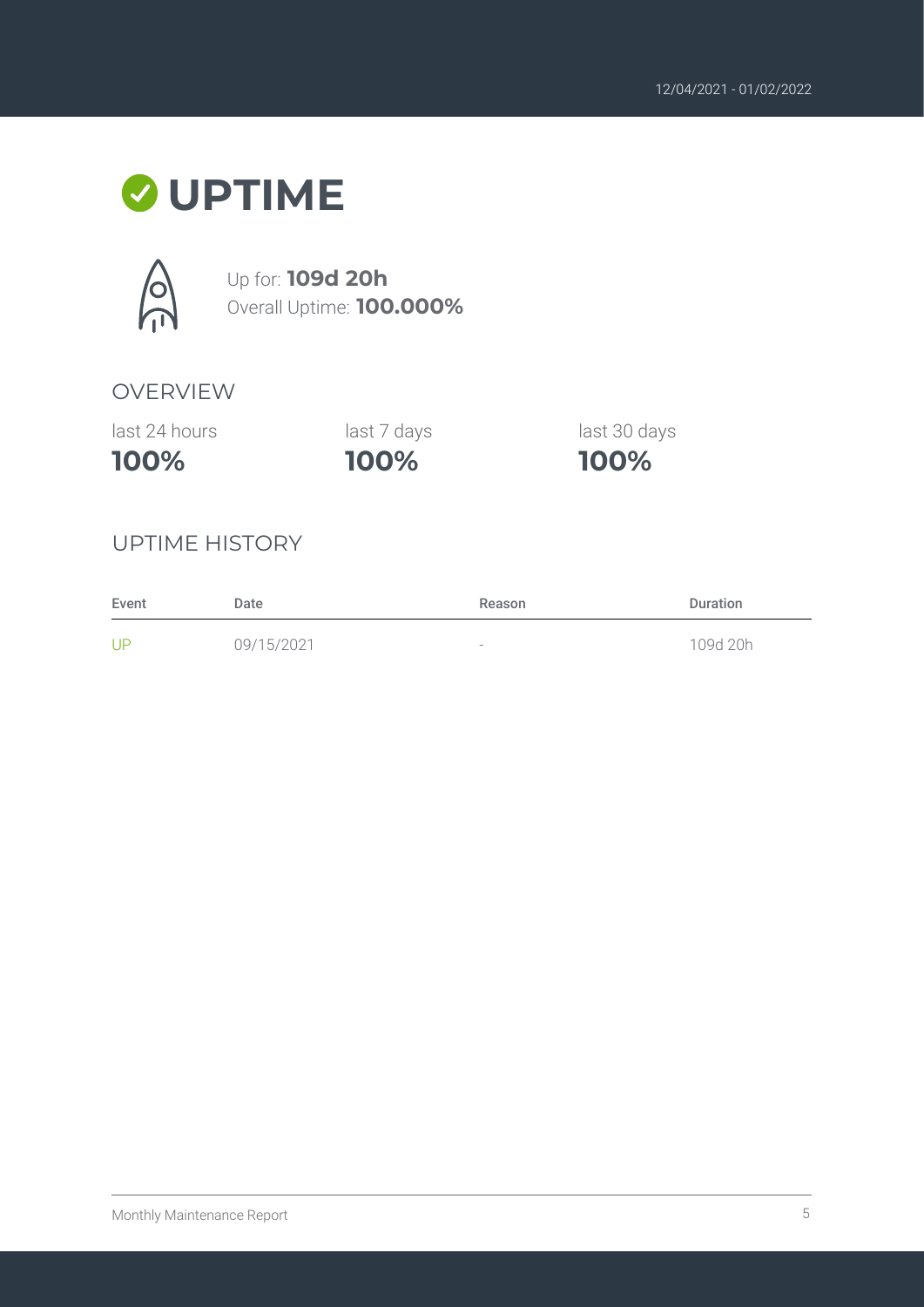



Traffic down by: **6%** *12/04/2021 to 01/02/2022*

#### OVERVIEW





**01m:01s** Session duration  $-19%$ 

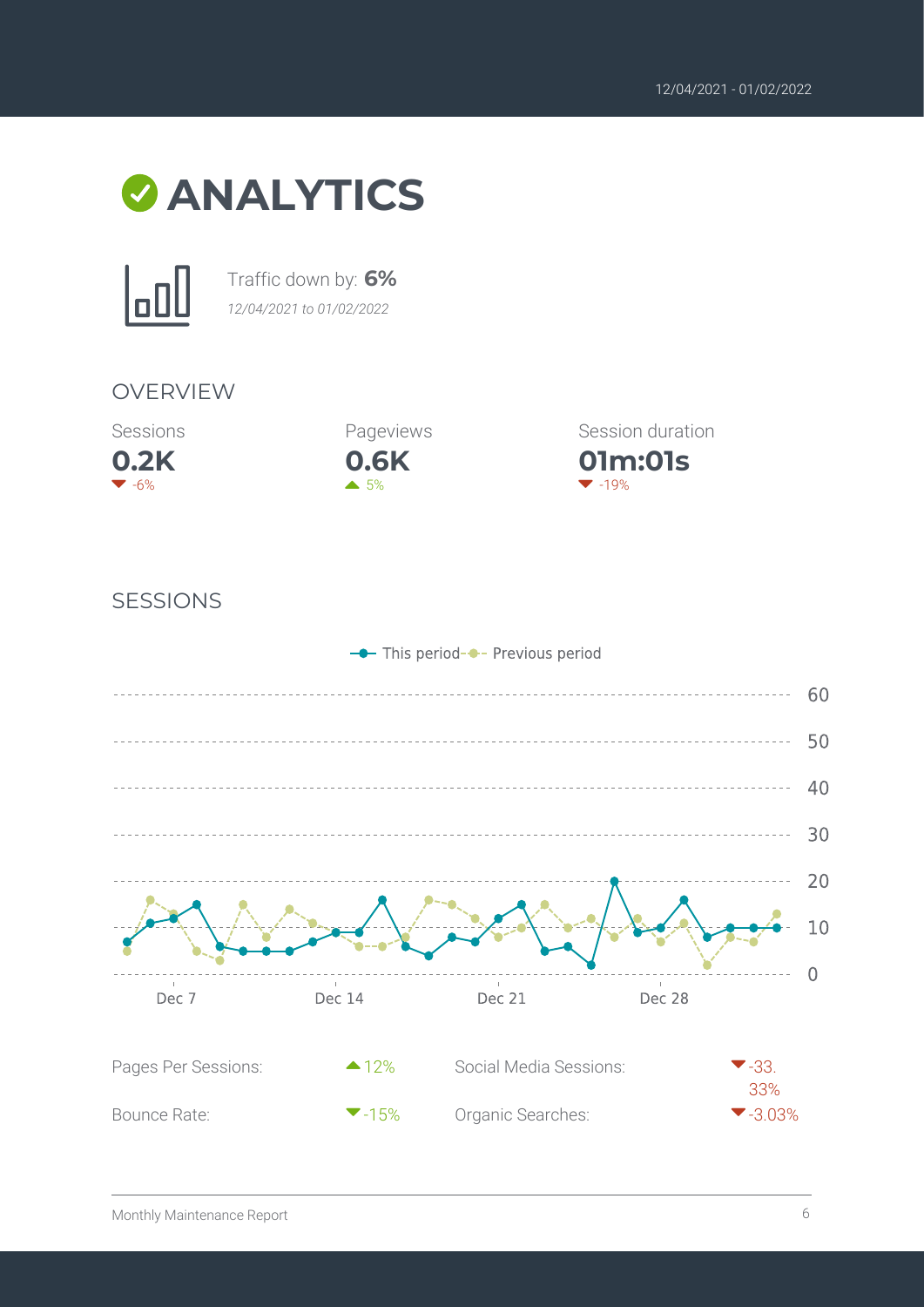| <b>Referrers</b>     | <b>Sessions</b> |
|----------------------|-----------------|
| google               | 197             |
| (direct)             | 32              |
| bing                 | 15              |
| duckduckgo           | 6               |
| yahoo                | 6               |
| <b>Countries</b>     | <b>Sessions</b> |
| <b>United States</b> | 228             |
| Pakistan             | 17              |
| Canada               | 6               |
| Philippines          | 6               |
|                      |                 |

| Pages              | <b>Sessions</b> |
|--------------------|-----------------|
|                    | 305             |
| /about-norman/     | 144             |
| /renovation/       | 76              |
| /new-construction/ | 75              |
| /cliff-norman/     | h               |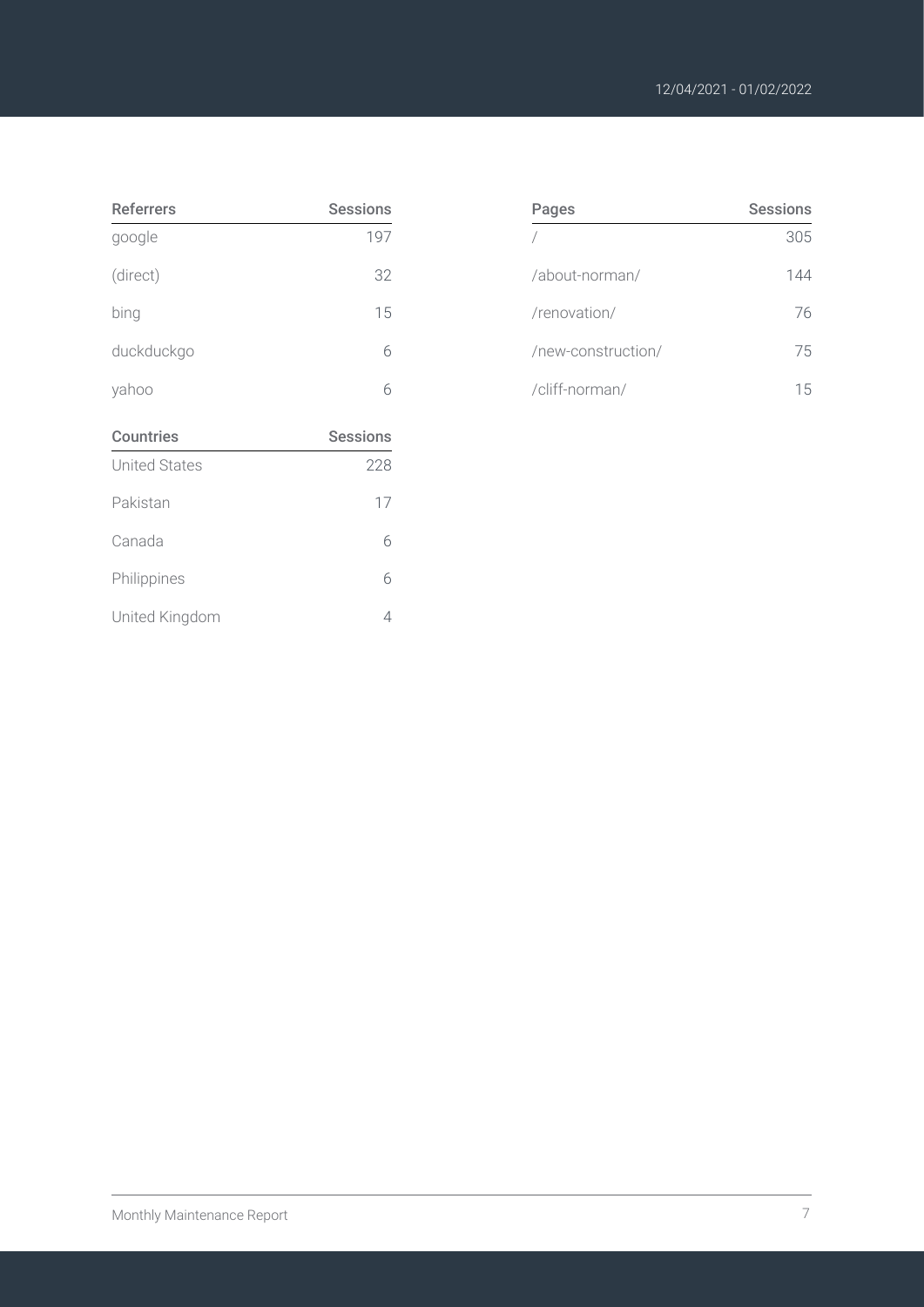



Total security checks: **4** *12/04/2021 to 01/02/2022*

#### MOST RECENT SCAN

*12/27/2021*

| Status:        | – Clean |                  |                    |  |
|----------------|---------|------------------|--------------------|--|
| Malware: Clean |         | Web Trust: Clean | Vulnerabilities: 0 |  |

#### SECURITY SCAN HISTORY

| Date            | <b>Malware</b> | <b>Vulnerabilities</b> | <b>Web Trust</b> |
|-----------------|----------------|------------------------|------------------|
| 12/27/2021 2:30 | Clean          | Clean                  | Clean            |
| 12/20/2021 7:38 | Clean          | Clean                  | Clean            |
| 12/13/2021 8:02 | Clean          | Clean                  | Clean            |
| 12/06/2021 4:00 | Clean          | Clean                  | Clean            |